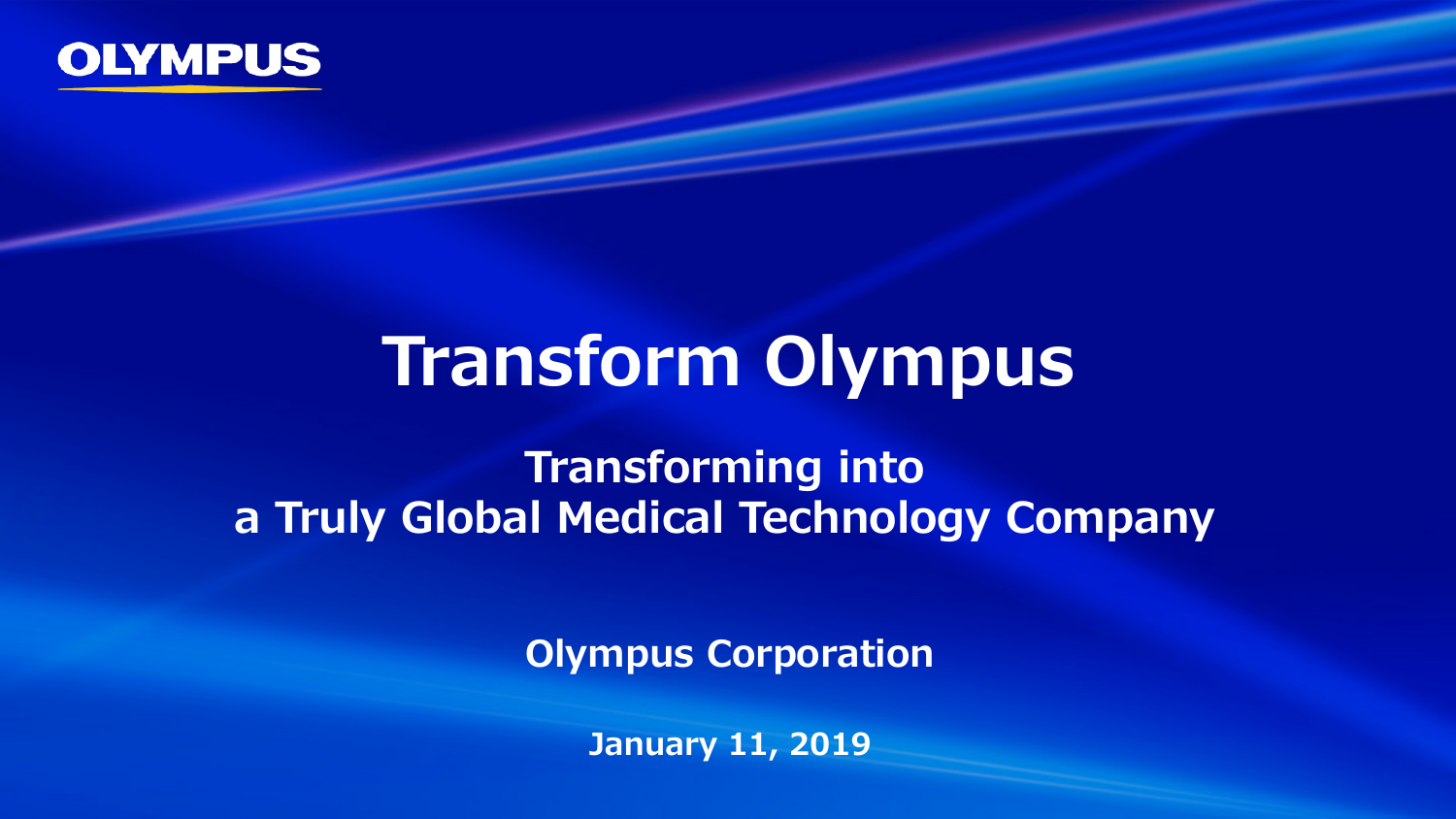# **Disclaimers**

- The financial forecasts and other material in this document are based on judgements and assumptions derived from currently available information. Actual results may differ significantly from targets, being subject to change due to factors such as the uncertainties implicit in these judgements and assumptions and due to future changes in business operations and circumstances inside and outside the company.
- Furthermore, this information is subject to change without notice. Accordingly, use of this information and this document should be at the discretion of the user and done with reference to information obtained by other means.
- This document contains information about products that have yet to obtain approval under pharmaceutical and medical device laws (including products under development). This information is not intended for promotional or medical advice use. Rather, it is provided to give examples of technology development by Olympus and no guarantees are made about the future sale of such products.
- Olympus accepts no responsibility for any losses that arise from use of the information in this document.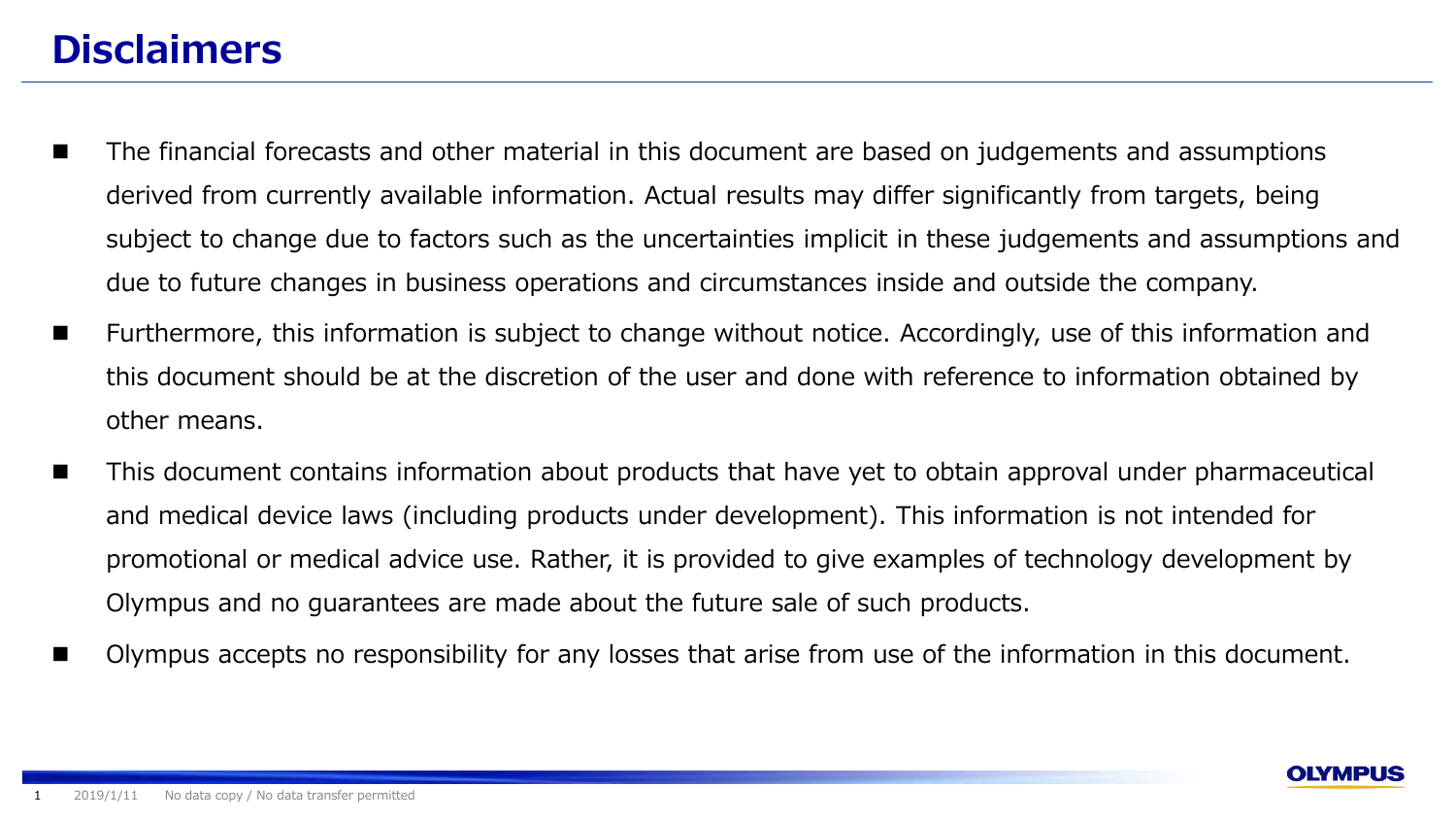# **Our Path So Far, and the Future Before Us**

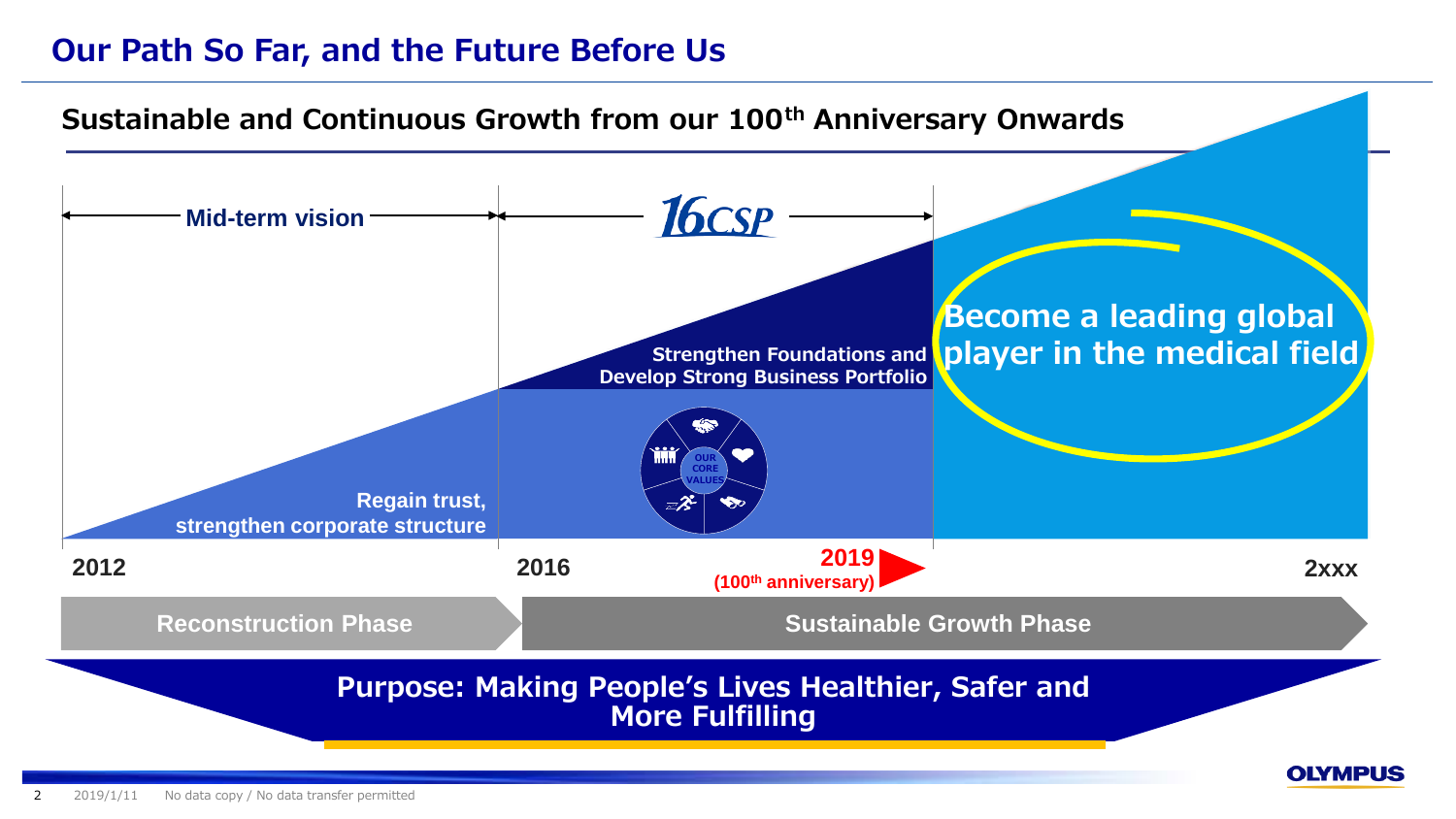### **"Transform Olympus"** *-* **Transformation Plan to Become a Truly Global Company**



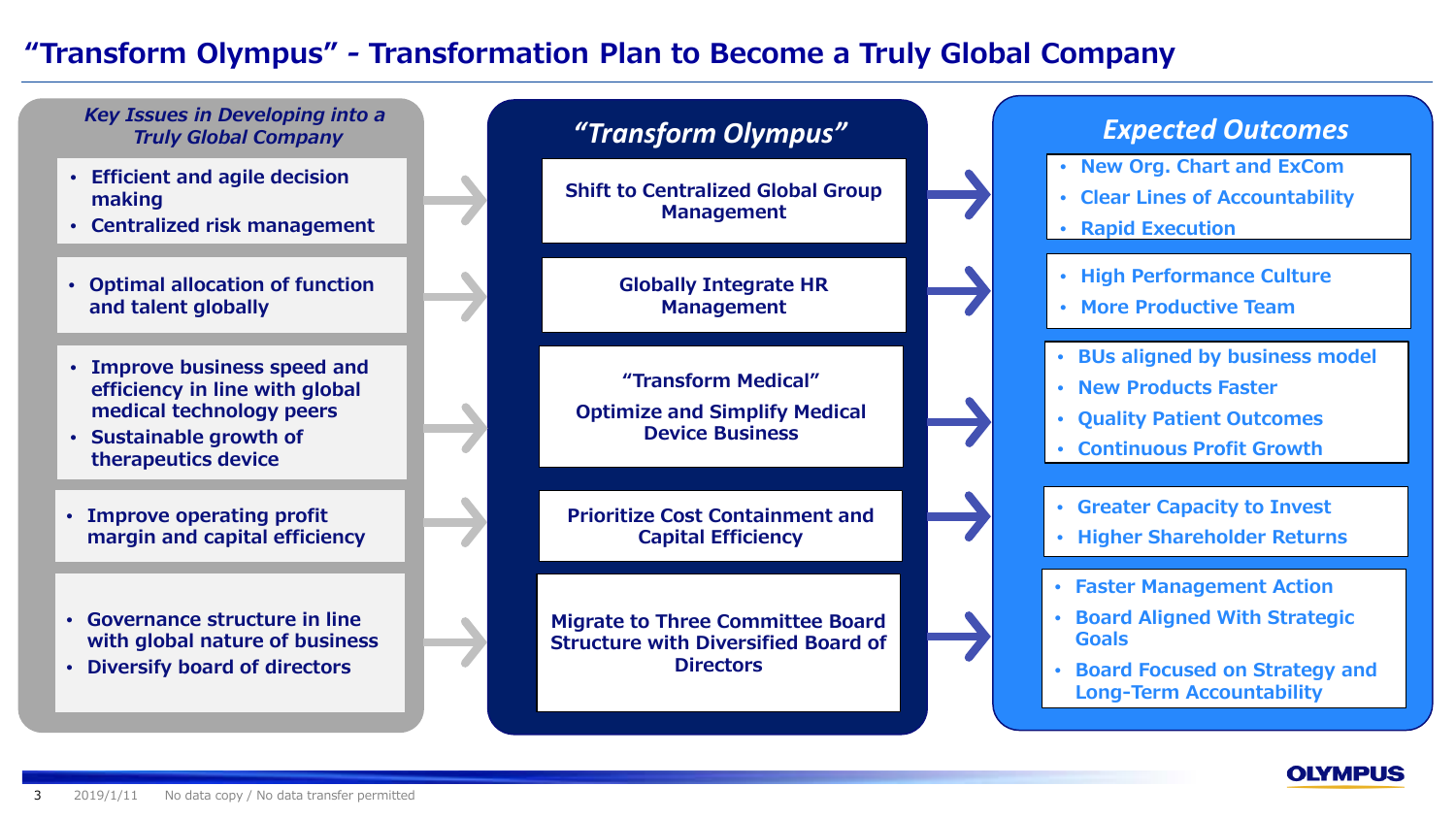# **Shift to Integrated Global Group Management**

#### **Agile Decision-Making and Centralized Risk Management with Strengthened Leadership through Global Management Structure and Five Executive Officers**



#### **OLYMPUS**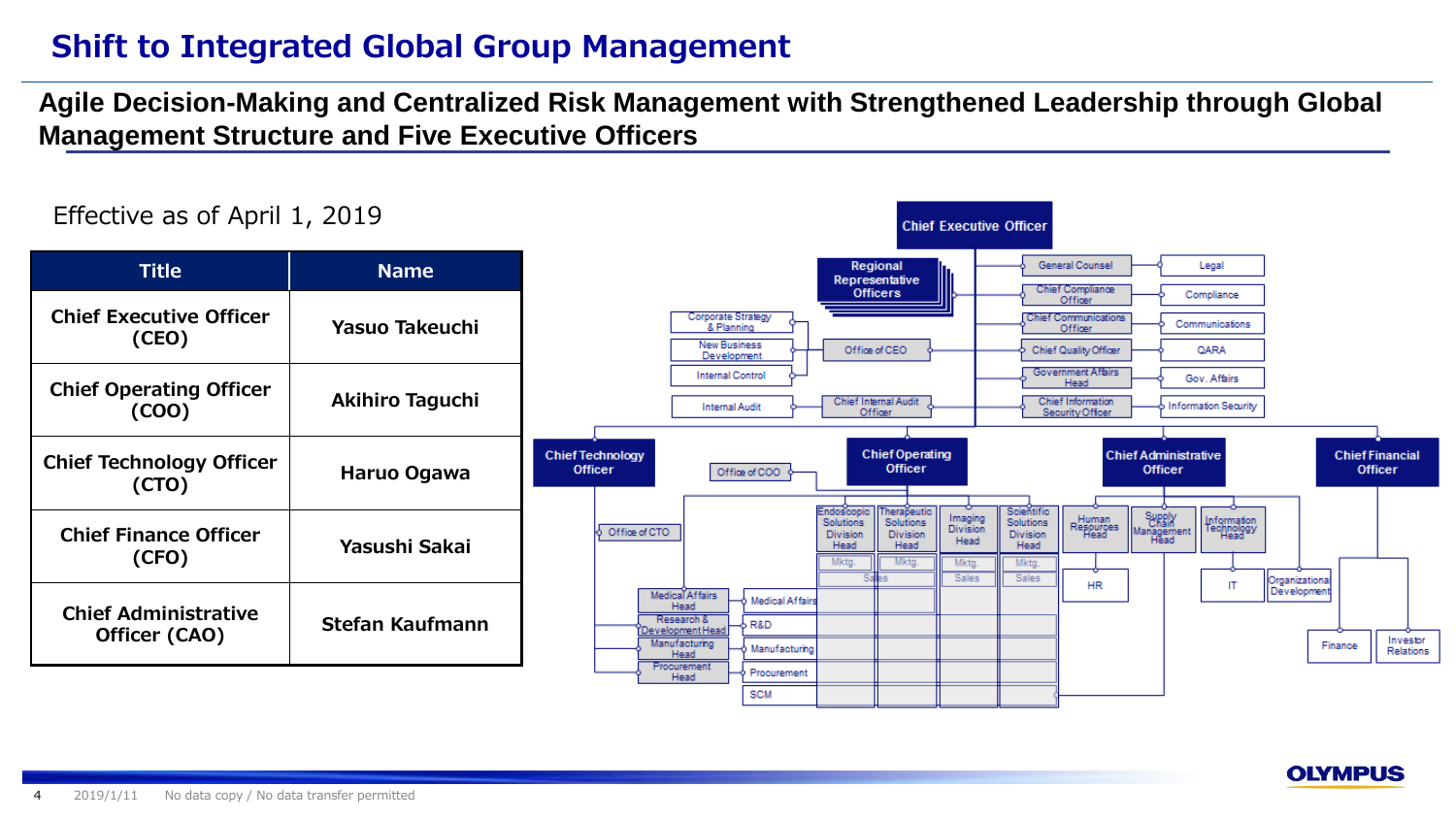# **Globally Integrate HR Management to Create High Performance Culture**

**Establish Structure to Enable Optimal Talent Allocation Based on Globally Uniform Business Management**

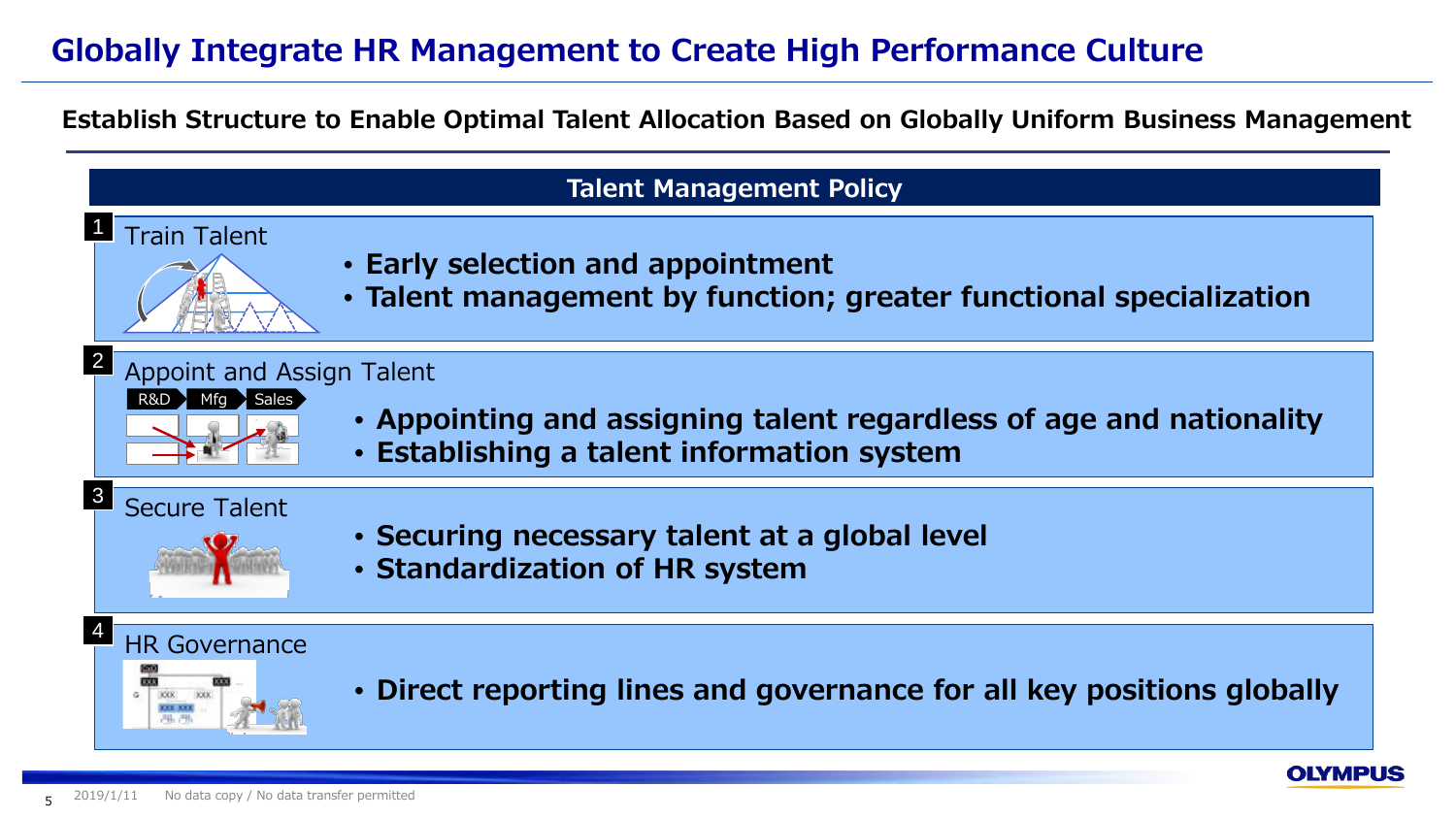# **"Transform Medical" - Optimize and Simplify Medical Device Business**

**Initiative to Achieve Sustainable Business Growth; Enable Speedy and Lean Business Management Optimize Medical Business Potential with Respect to More Timely and Effective Product Offerings**

| <b>Current Business Units</b>                     | April 2019 onwards                  | <b>Key Features</b>                                                           | <b>Products</b>                                                                                                   |
|---------------------------------------------------|-------------------------------------|-------------------------------------------------------------------------------|-------------------------------------------------------------------------------------------------------------------|
| <b>Gastrointestinal and</b><br><b>Respiratory</b> | <b>Endoscopic</b>                   | • Global Division Headquarters in<br>Japan                                    | • Gastrointestinal (GI),<br>Respiratory and Surgical<br>endoscopy capital products                                |
| <b>General Surgery</b>                            | <b>Solutions</b><br><b>Division</b> | • Improve existing infrastructure<br>and processes                            | • Software<br>• Reprocessing<br>• Repair service<br>• Systems Integration                                         |
|                                                   |                                     |                                                                               |                                                                                                                   |
| <b>Urology / Gynecology</b>                       |                                     |                                                                               |                                                                                                                   |
| Ear, Nose, and Throat<br>(ENT)                    | <b>Therapeutic</b><br>Solutions     | • Global Division Headquarters in<br>US.<br>. Global decision making from US, | • EndoTherapy (single-use<br>therapeutic) devices for GI<br>and Respiratory fields<br>• Energy and other surgical |
|                                                   | <b>Division</b>                     | the largest therapeutic device<br>market with better access to the            | single-use devices                                                                                                |
| <b>Medical Service</b>                            |                                     | medical industry cluster                                                      | • Urology, Gynecology and ENT<br>products                                                                         |

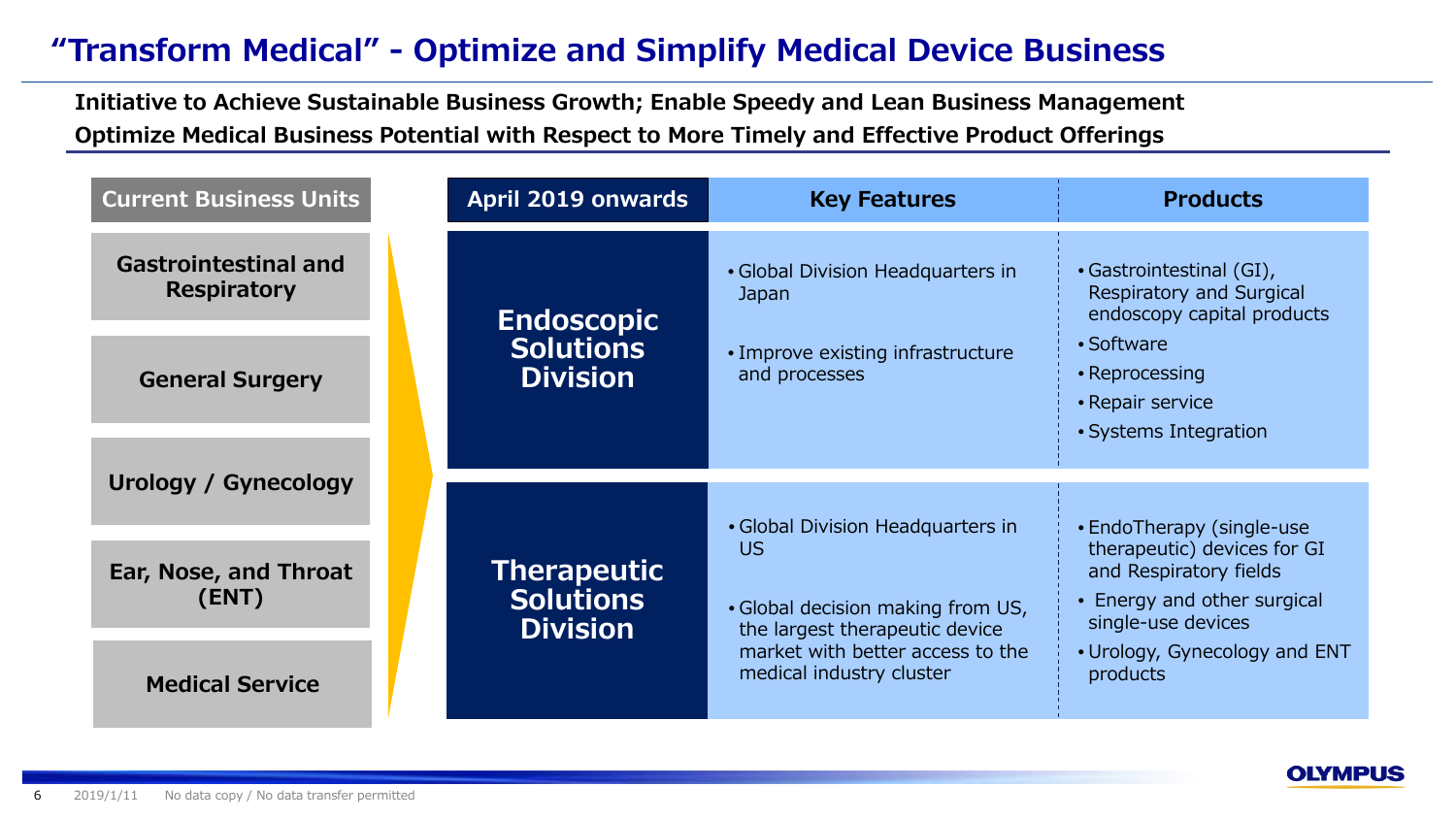# **Prioritize Cost Containment and Capital Efficiency for Entire Olympus Group**

#### **Improve Operating Profit Margin and Return on Capital in line with Global MedTech Industry Peers**

#### **A. Improve Operating Profit Margin B. Improve Capital Efficiency**

#### **Initiatives**

- Freeze FY2020 SG&A, including R&D at FY2018 level
	- $\checkmark$  Working groups to kickoff from January 2019
	- $\checkmark$  Covering FY2020 (April 2019 to March 2020)
	- $\checkmark$  FY2019 will remain at current quidance level
- Develop longer-term cost savings program for FY2020 onward
	- $\checkmark$  Will be finalized and announced in first half of FY2020

#### **Initiatives**

- Review capital expenditure and working capital levels across business units
- Sustainably improve free cash flow available for strategic M&A and shareholder return

**OLYMPUS** 

#### **Enhance Shareholder Return and Become a Leading Global MedTech Company**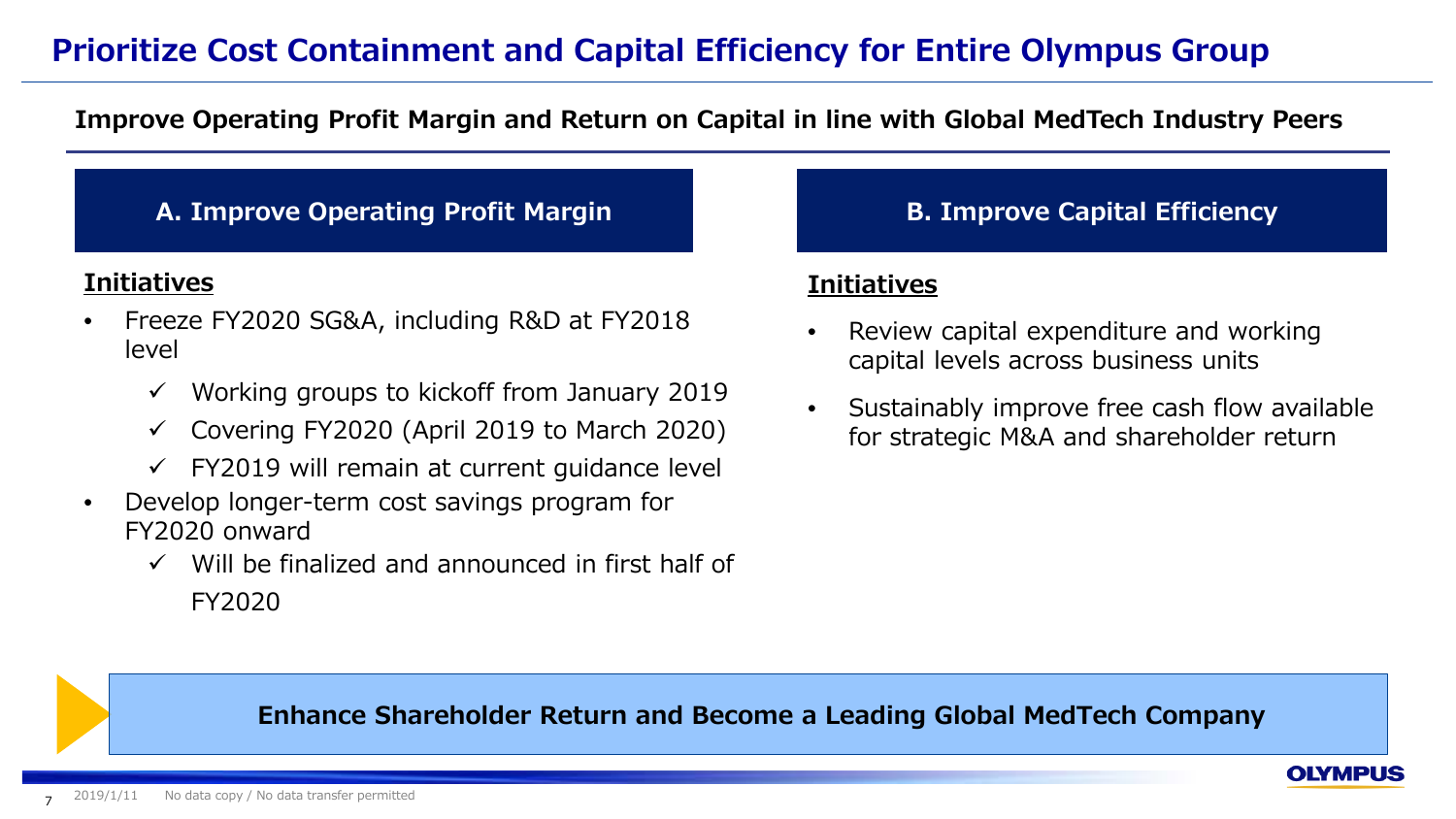# **Migrate to "Company with Three Committees" Board Structure**

**Align Olympus' Board Structure with the Global Nature of its Business and Provide Enhanced Oversight and Support of Management**

Drive efficiency in decision-making, enhance corporate governance and improve transparency

Simultaneously improve the board's focus on supervising management's implementation of strategy and best practices

Increase management's agility, and improve the ability to attract global executives

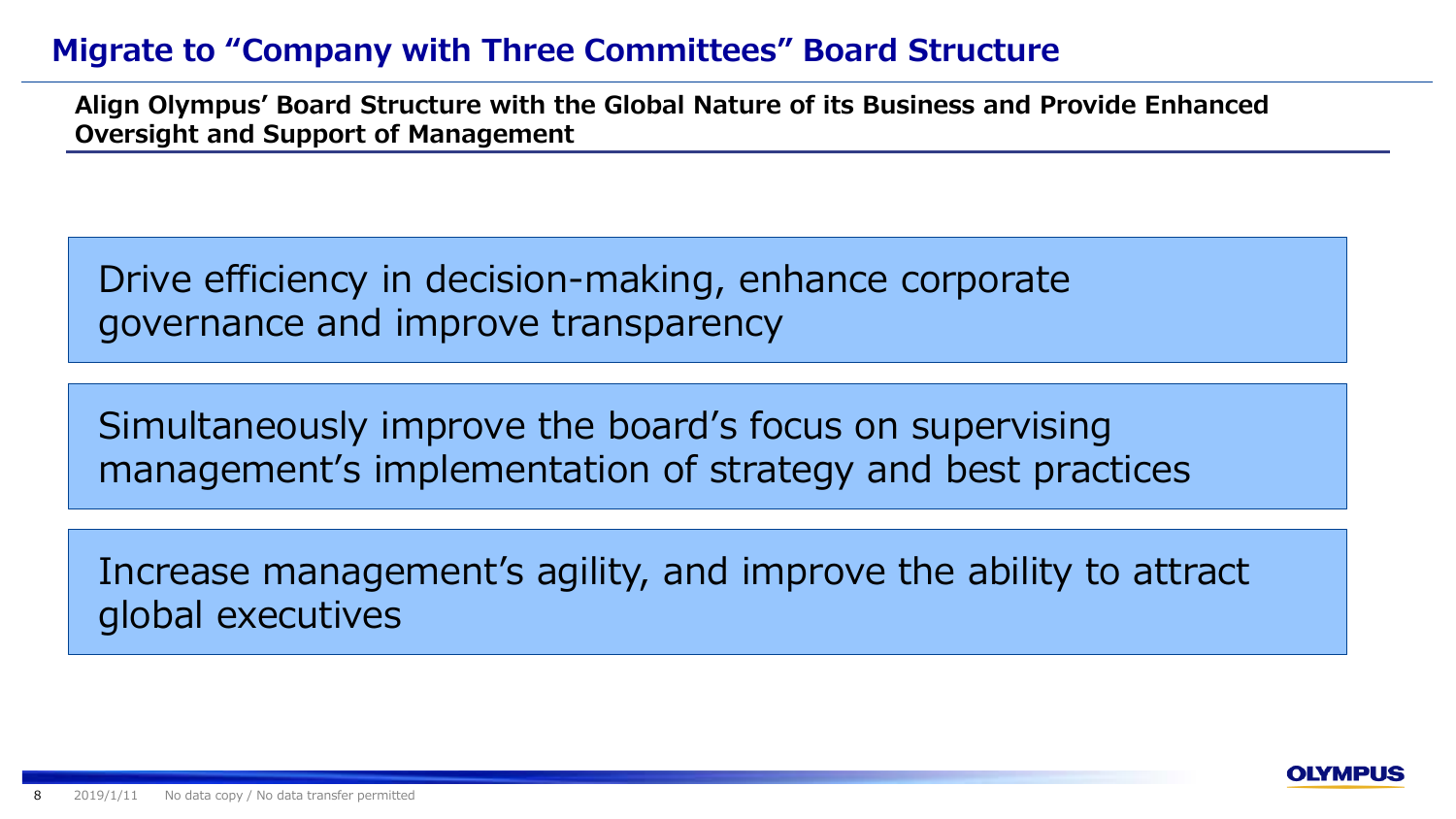# **Diversify Board of Directors**

**Commitment to Diversifying Board By Nominating Three New Directors with Highly Relevant Global Backgrounds**

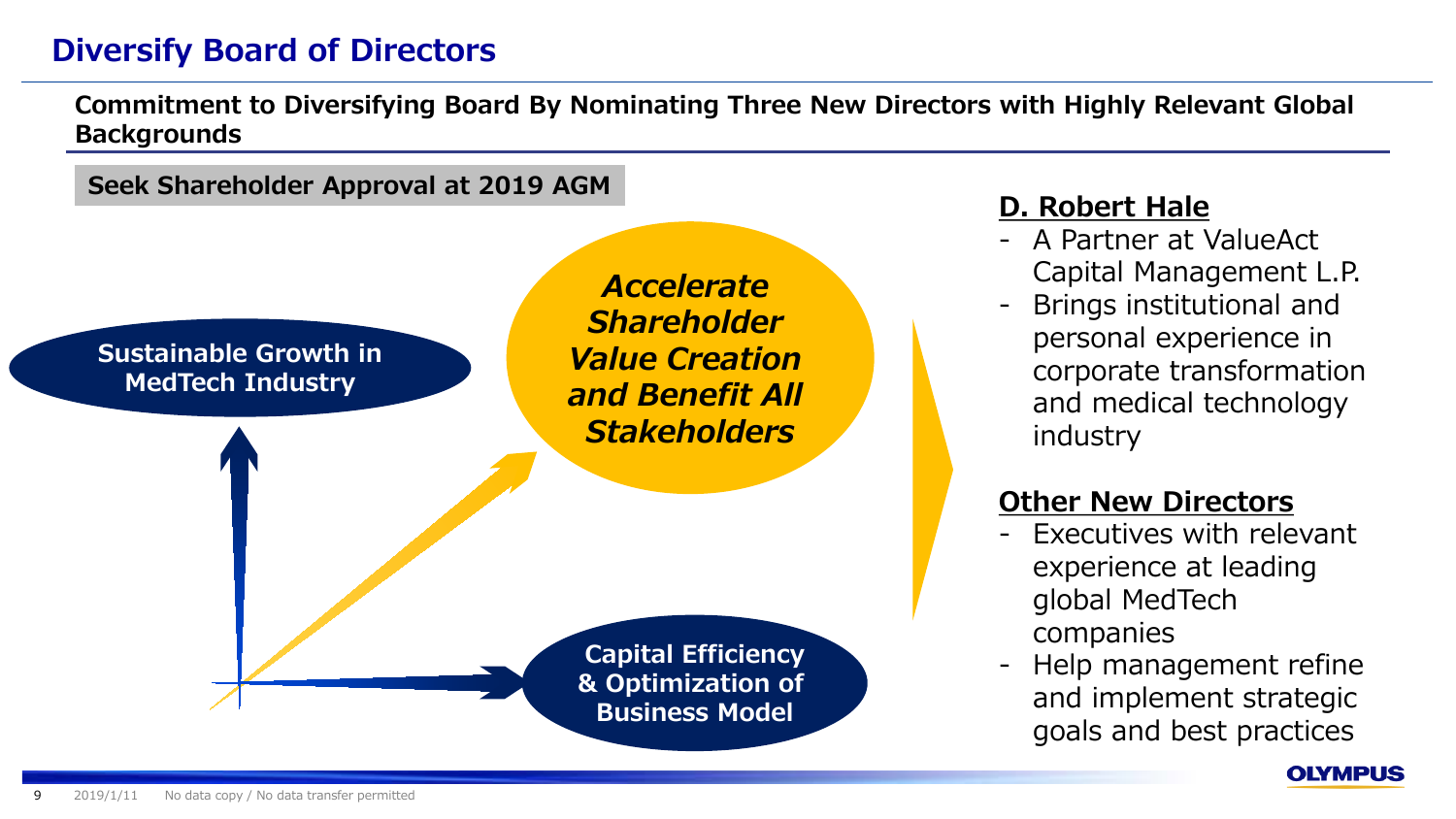## **To Continue Development as a Truly Global MedTech Company**

*"Transform Olympus"*

**Shift to Integrated Global Group Management**

**Globally Integrate HR Management**

**"Transform Medical" Optimize and Simplify Medical Device Business**

**Prioritize Cost Containment and Capital Efficiency**

**Migrate to Three Committee Board Structure with Diversified Board of Directors**